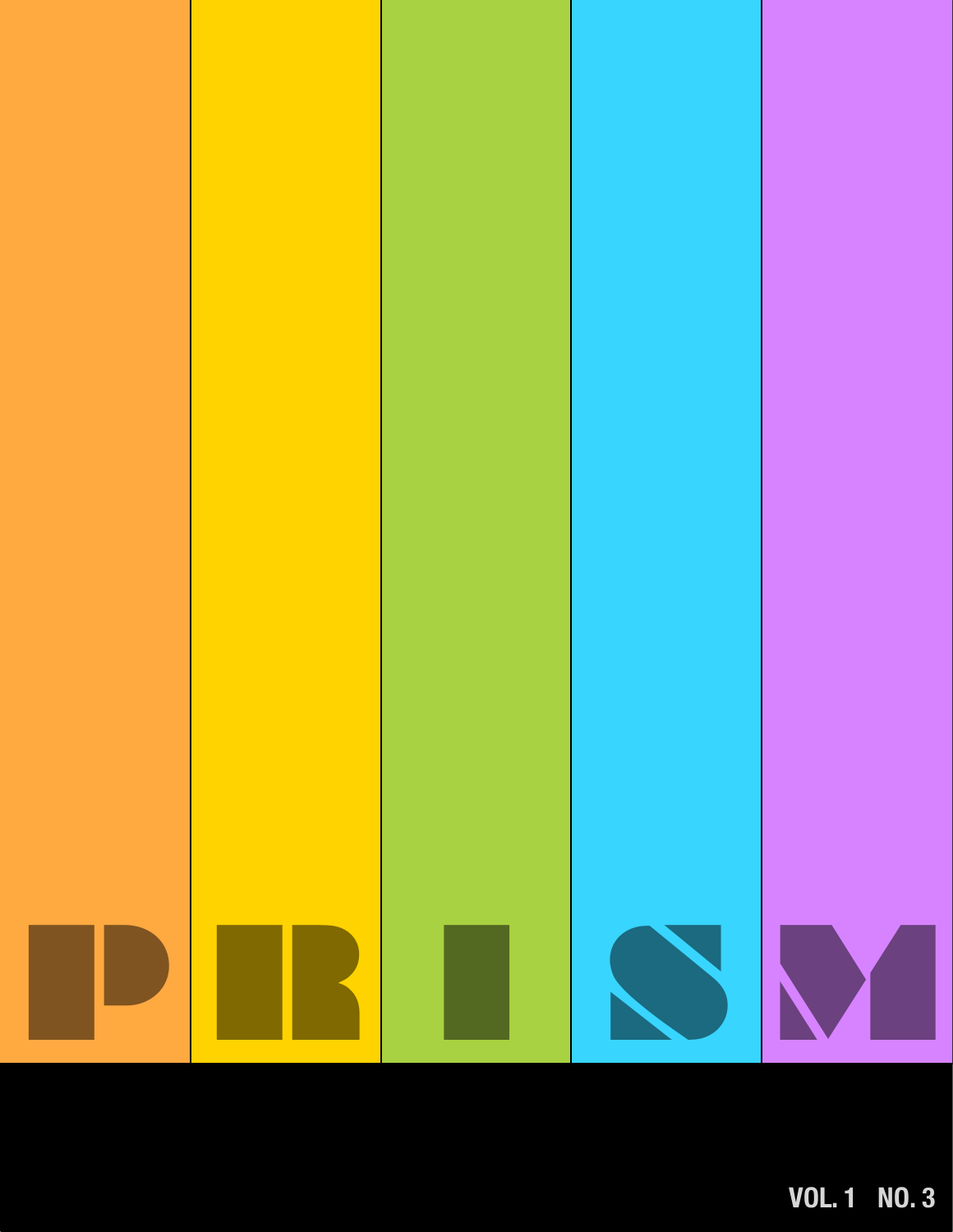# **ONTC PRISM Newsletter**

Dear ONTC Members,

A warm welcome from the Editorial desk of the ONTC's newsletter "Prism". It is our pleasure to bring to you this third edition of PRISM – ONTC's quarterly newsletter. The industry is moving towards two interesting trends, of consolidation and new business models. Providers and vendors are both adopting new business models as well as new technologies that will have a significant impact

The current month focuses on carrier class technologies for packet based telecommunication networks. We have in this issue a good fit between academia and industry, covering various aspects of packet backbones that are making up much of transport networks. The impact of transport networks is important from the larger telecommunication business perspective.

The industry just concluded the IEEE 802 Standards' Plenary in San Diego. The next 802 plenary will be held in Dallas, in November. It will be encouraging to see more academics participate in the .1 and .3 sessions. The ITU study group meets next on Oct 18-22 in Geneva.

In this issue of Prism we bring to you 3 articles on a wide range of topics. The first article is by Nurit Spreecher and Yacov Weingarten from Nokia Siemens Networks who describe in detail the working of the emerging Ethernet standard of MPLS-TP. The MPLS Transport Profile technology is being heralded by vendors and providers as the new way to transport Ethernet across large networks achieving low-cost and making much use of the existing MPLS infrastructure. The authors describe the work in the standards, the technological manifestations and operational issues pertaining to MPLS-TP

The second article describes the other alternate technology for Carrier Ethernet transport. The article written by David Allan, (Ericcson) Peter Ashwood-Smith, (Huawei) Nigel Bragg, (Ciena) János Farkas, (Ericcson) Don Fedyk, (Alcatel-Lucent) Mick Seaman, Paul Unbehagen (Alcatel-Lucent) talks for the new 802.1as emerging standard on shortest path bridging. The Shortest Path Bridging or SPB technology gives a significant edge to PBB-TE networking and has been explained in sufficient detail in the article. The authors point out to a forthcoming longer article on the same topic in the Sept issue of IEEE Communications Magazine.

The third article is by Mohit Chamania, Admela Jukan, Oscar Gonzales de Dios, Javier Jimenez Chico on offloading excess IP traffic with optical bypass. The article is important to providers from an opex savings perspective and gives a new direction to optical networking research, especially making them more relevant to IP/MPLS networks. The article paves a way to a more pragmatic view of IP over WDM optical networks.

As you are aware the editorial desk does highlight events, call for papers and new standards work – all of which would be relevant information for our readers. So please do send in any such information that you would like to see online for the next issue of Prism!

We also do hope readers would send in their thoughts on how to make Prism better – we would be happy to publish their messages even if all of these cannot be adopted at the same time!

We invite prospective authors send articles of up to 4 pages (single column, 10 point font, with all one-inch margins) to [submissions@ontc-prism.org.](mailto:submissions@ontc-prism.org) The deadline for reception of articles is Sept 30, 2010 for the next issue of Prism.

On behalf of the TAB we are thankful to the IEEE Communication Society as well as to the ONTC officers Byrav, Suresh, Admela and Dominic who have supported us in making this newsletter happen.

It is our hope that the newsletter would bring the community together and identifying areas of growth and common interest.

Ashwin Gumaste, IIT Bombay.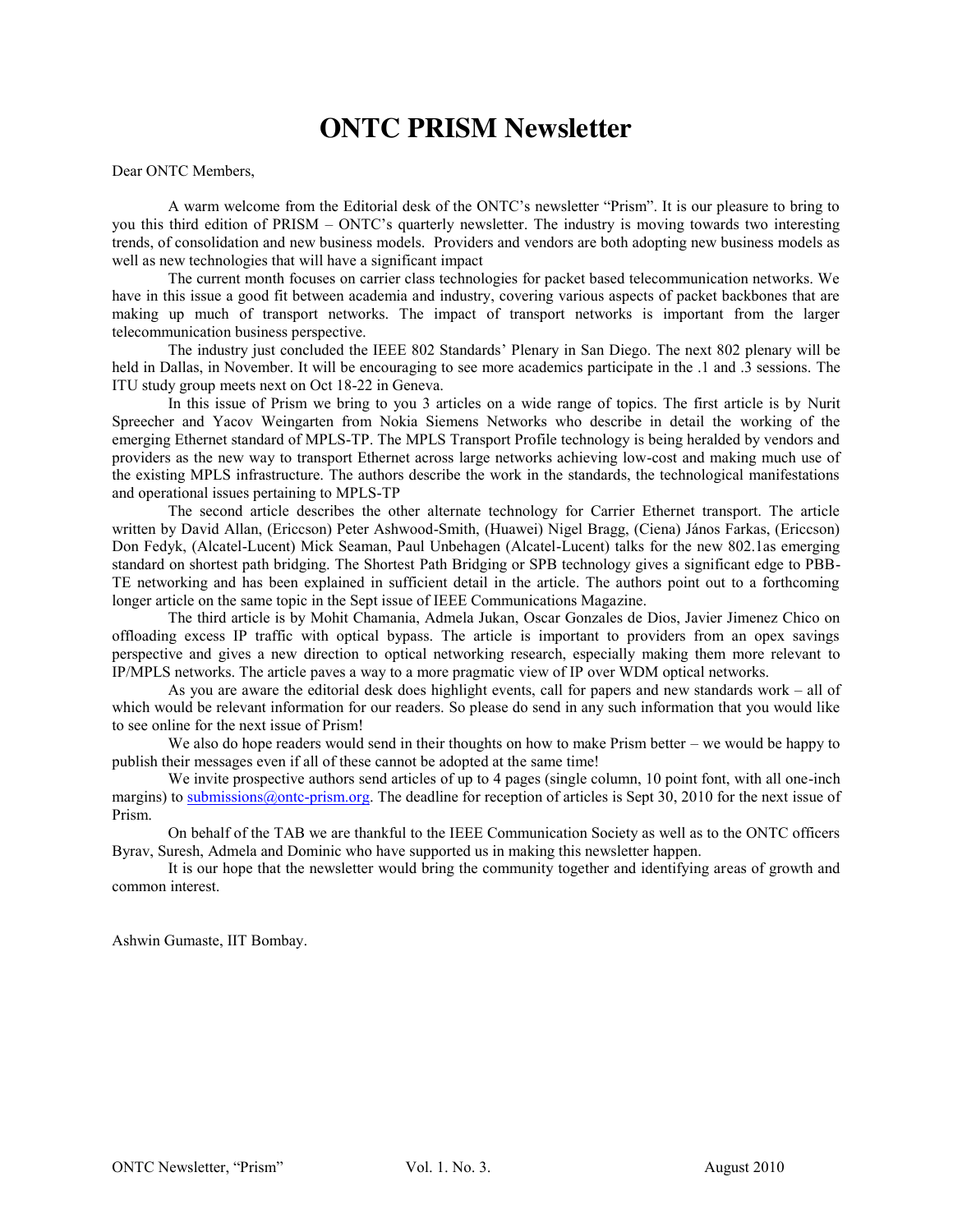### **Message Board**

#### Standardization:

| <b>IEEE SIEPON</b>          |                          | http://grouper.ieee.org/groups/1904/1/                |
|-----------------------------|--------------------------|-------------------------------------------------------|
| <b>IEEE</b> Interim Meeting | Sept 13-16, York, UK     | http://www.ieee802.org/1/meetings/index.html#sep10gen |
| (802)                       |                          |                                                       |
| <b>IETF</b>                 | Nov 7-11, Beiging, China | http://www.ietf.org/meeting/79/index.html             |
| <b>IEEE</b> Plenary         | Nov 7-11, Dallas, USA    | http://ieee802.facetoface-events.com/future           |
| ITU SG15                    | Oct 18-22                | http://www.itu.int/ITU-T/studygroups/com15/index.asp  |

Academic Conferences

| IEEE/OSA OFC 2011     | March 6-10. Los Angeles | http://www.ofcnfoec.org/                       |
|-----------------------|-------------------------|------------------------------------------------|
| IEEE Globecom 2010    | CFP March 31            | http://www.ieee-globecom.org/                  |
|                       | Conf Dec 6-10. Miami    |                                                |
| IEEE LCN 2010         | CFP April 12. Conf Oct  | http://www.ieeelcn.org/                        |
|                       | 11-14 Denver, CO.       |                                                |
| IEEE ICC 2011         | CFP Sept. 7:            | http://www.comsoc.org/confs/icc/2011/index.php |
|                       | June 5-9, 2011, Kyoto,  |                                                |
|                       | Japan.                  |                                                |
| <b>IEEE ANTS 2010</b> | CFP July 15:            | www.ieee-ants.org                              |
|                       | Conf: Dec 15-17,        |                                                |
|                       | Bombay, India           |                                                |
| Infocom 2011          | Conf April 10-15,       | http://www.ieee-infocom.org/2011/              |
|                       | Shanghai, China.        |                                                |

The next ONTC meeting would also be held in Miami, during IEEE Globecom.

We would be happy to include more conferences in the above list, if readers email [editor@ontc-prism.org](mailto:editor@ontc-prism.org) a CFP of the conference. The conference must be at least technically supported by ONTC or ComSoc to be included in the list above and follow the ONTC endorsement policy.

Key journals reporting results in the optical networking area:

IEEE/OSA Journal of Optical Communication and networks (JOCN)

<http://www.opticsinfobase.org/jocn/journal/jon/author.cfm>

IEEE/OSA Journal of Lightwave Technology:<http://ieeexplore.ieee.org/xpl/RecentIssue.jsp?punumber=50>

IEEE/ACM Transactions on Networking:<http://www.ton.seas.upenn.edu/>

IEEE Communications Magazine:<http://mc.manuscriptcentral.com/commag-ieee>

IEEE Network:<http://dl.comsoc.org/ni/>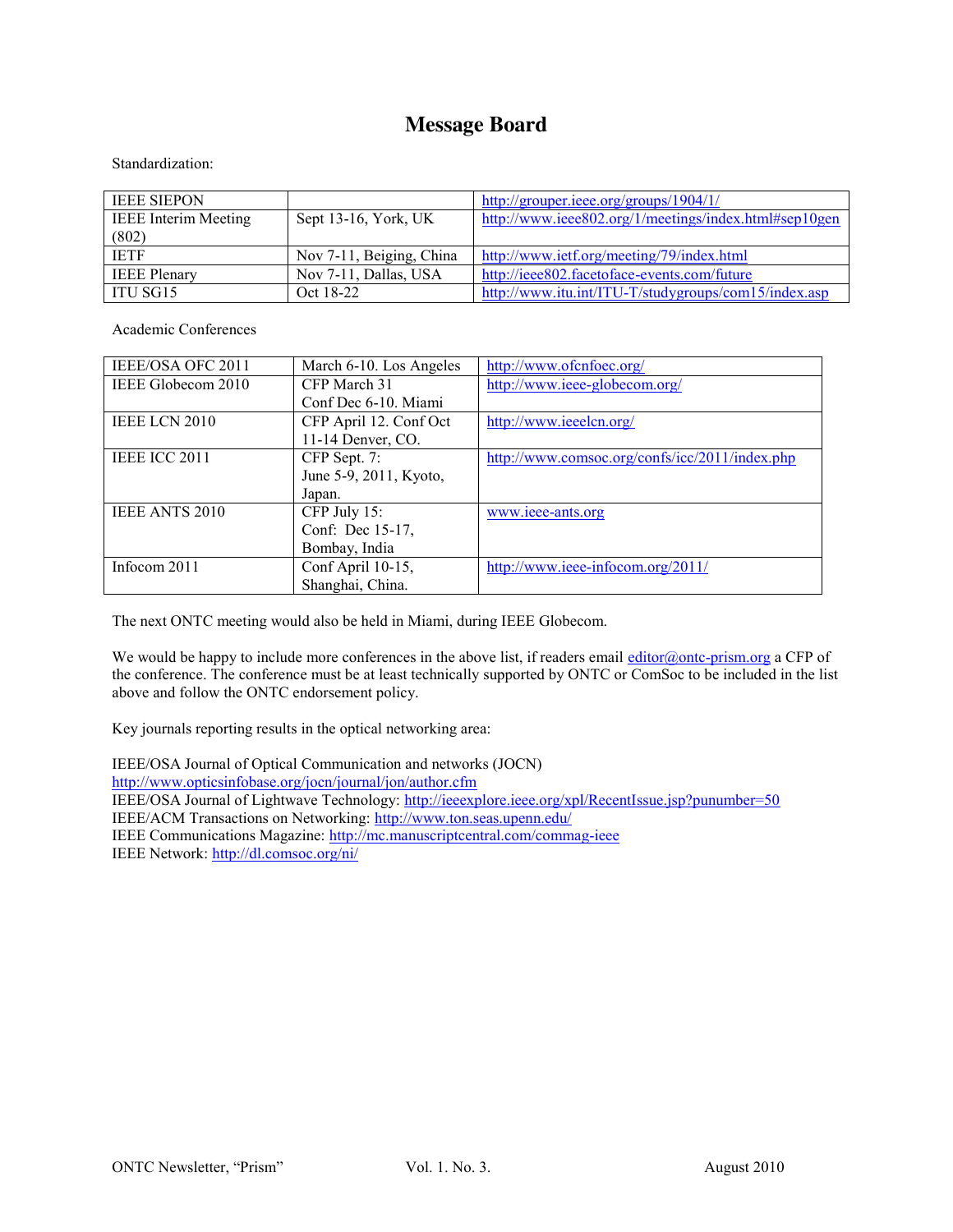# **MPLS-TP**

Nurit Sprecher, Nokia Siemens Networks

Yaacov Weingarten, Nokia Siemens Networks

#### **Introduction:**

The evolution of the Service Provider network is being driven by different factors. A major factor is the accelerating growth and penetration of new packet based services (such as L2/L3 VPNs, VoIP, IPTV, RAN backhauling, etc.). This factor provides the SPs with massive growth opportunities to support high BW intensive services that require a guaranteed SLA. In addition, the need to increase their revenue, while remaining competitive, forces service providers to look for the lowest network Total Cost of Ownership (TCO). A single, simple, end-toend manageable, packet based network architecture supporting multiple solutions (such as mobile backhauling, enterprise and residential services, etc.) would give service providers the flexibility to rapidly deploy new revenue generating services in an economic way.

For many years, SONET/SDH has provided service providers with a high benchmark of reliability and operational simplicity. When migrating to packet based transport networks, some challenges need to be resolved. The solution must:

- be cost effective such that the investments in both CAPEX and OPEX will be minimal.
- ensure quality and per service end-to-end SLA, and
- support any service (including legacy), at any scale, with global reach (across cities, countries and continents).

MPLS-TP, the transport profile of MPLS, which is currently being defined in the IETF jointly by the IETF and the ITU-T, can enable the migration to a packet-based converged network that will easily scale to support Carrier Ethernet Solutions in a simple and cost-effective way.

MPLS is a mature, proven, and ubiquitous technology which already plays an important role in packet networks and services. It includes both a basic architecture (dealing with forwarding, framing, and encapsulation) and a comprehensive set of tools. The tool-set supports the ability to –

- (1) setup and maintain of reliable and quality transport paths and
- (2) enable the delivery of the services.

The IETF/ITU-T Joint Working Team (JWT) was able to show that a great deal of the IETF protocol, design and architectural work could be reused to meet transport network requirements. The work on MPLS-TP is aimed to integrate the MPLS transport profile into the IETF MPLS and PWE3 architecture, combining the packet experience of MPLS with the operational experience of SONET/SDH. This work is being carried out under the following guiding principles:

- (1) reuse (as much as practically possible) existing MPLS standards, and
- (2) ensure complete interoperability and architectural soundness with IP/MPLS.

The work on MPLS-TP extends the existing MPLS toolkit with additional architectural elements and mechanisms that are needed to enable optimal Operational Expenditure for transport requirements. MPLS-TP is a profile of the extended MPLS toolkit that defines the necessary and sufficient subset of tools which ensure scalable and quality transport while providing optimal TCO.

It should be noted that by defining a toolkit, these new tools may also be used in an existing IP/MPLS environment to enhance the general behavior of the network and the services. A toolkit allows SPs to expand and customize their service offering efficiently with minimal effort.

#### **MPLS-TP Scope:**

The scope of MPLS-TP is the packet transport layers. The goal is to enable the delivery of L2, MPLS(-TP) and IP services over different transmission media with MPLS-TP providing the platform for intelligent and efficient scaling and traffic engineering.

MPLS-TP supports the separation of the service delivery architecture, in the *service layer*, from the underlying transport architecture, in the *packet transport layer*, in order to provide scalability, efficiency, and security.

The main role of the packet transport layer is to provide connectivity. This connectivity needs to provide efficient, reliable, long-standing, aggregated (P2P and P2MP) *transport paths* between service termination or switching points. The transport paths are transparent to the service creation and modification, thus avoiding unnecessary protocol complexity. Bandwidth management, resiliency, QoS, OAM, and provisioning are all performed effectively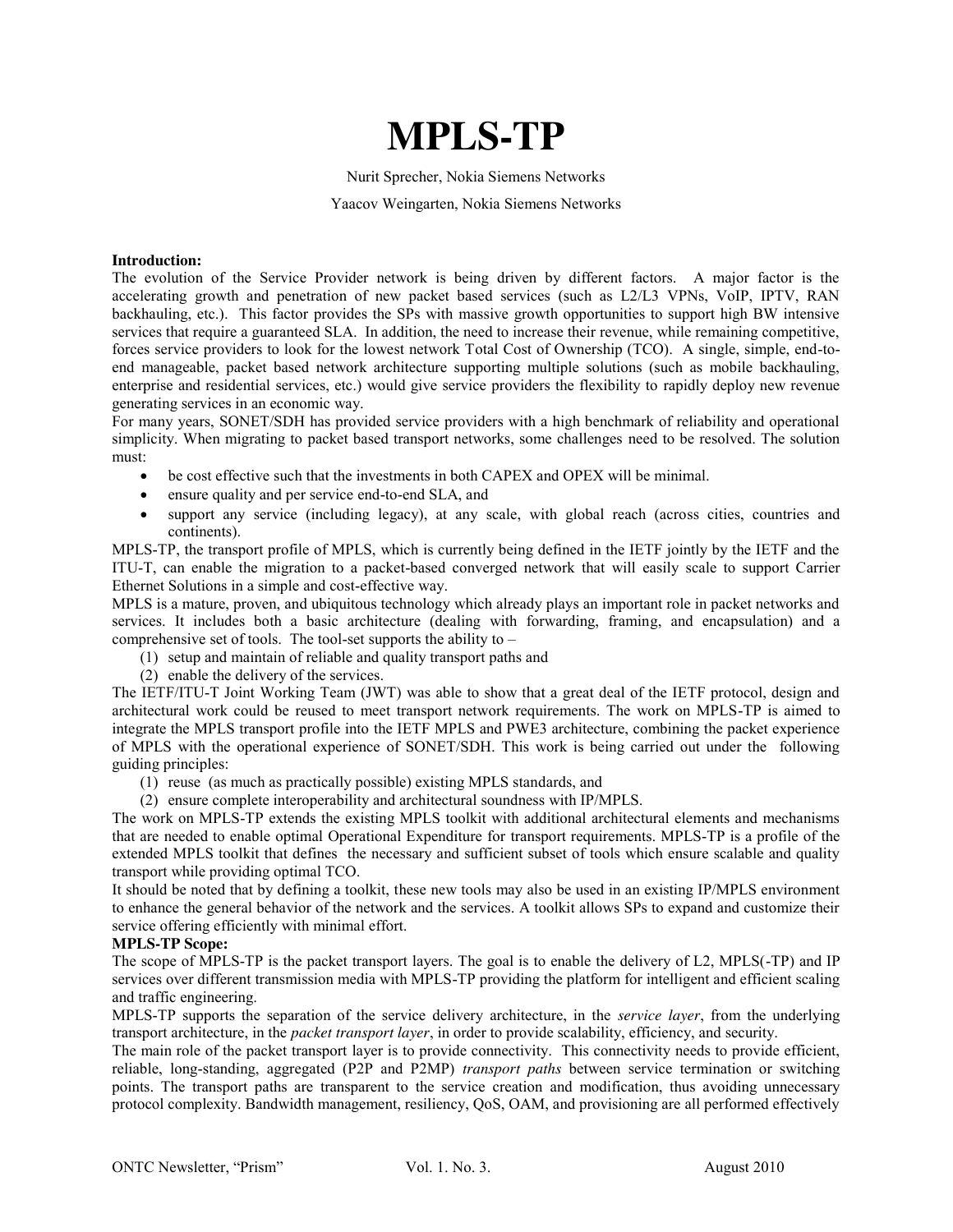and in a scalable way per the aggregation level. The number of states maintained in the network is relatively low; being proportional to the number of supported transport paths, independent of the number of services. Packet forwarding is based on SP-controlled mechanisms and addresses.

The service layer, on the other hand, is service and application aware. It is a high touch networking, which deals with the dynamic subscriber management and addresses all of the protocol complexity related to BW management, QoS, resiliency, OAM and provisioning that is configured per service. The number of states maintained at this level, is proportionate to the number of services supported by the network.

The services are handled at the edges of the packet transport network (service termination/switching points) and are encapsulated and transmitted transparently across the transport network.

#### **MPLS-TP Data-Plane**

MPLS-TP is based on existing pseudowire and LSP constructs and does not modify the MPLS forwarding architecture. It provides support for unidirectional LSPs, co-routed bidirectional P2P LSPs, and unidirectional P2MP LSPs. Corouted bidirectional LSPs, consist of two unidirectional LSPs that both traverse the same bidirectional transport path, and the intermediate nodes are aware of the pairing relationship between these LSPs.

MPLS-TP supports –

- delivery of highly-reliable, differentiated transport services.
- Traffic Engineering for efficient utilization of network resources.
- mechanisms to address QoS (end-to-end BW guaranteed) and performance requirements (such as throughput, controlled jitter and delay, packet loss, etc.) while utilizing the network resources efficiently and reliably.
- deterministic operation that ensures secured networks and services
- MPLS-TP provides efficient transport for all services: Ethernet, TDM, ATM, FR, MPLS(-TP), IP, etc. and supports all transport service types (p2p, p2mp, mp2mp).

MPLS-TP does place certain restrictions that are a result of the nature of transport networks. These include –

- LSP merging is disabled to allow a label to uniquely identify a transport path (as OAM operations require a packet context).
- PHP is disabled by default.

#### **In-band communication Channels:**

MPLS-TP defines different in-band communication channels to comply with the following fundamental requirements:

- MPLS-TP must support the full functionality (i.e. OAM, protection switching, operations, and configuration) without relying on the existence of a control plane, management plane, and without IP functionality (encapsulation, routing, and forwarding).
- OAM packets and the user traffic must share the same transport paths. In addition, it must be possible to differentiate between the different packets

Different communication channels are therefore defined to support the following functions at different nested levels: OAM functions, Coordination of protection state, Signaling (SCC) and Management (MCC).

To fulfill these requirements, MPLS-TP extends the mechanism that already exists in MPLS - the PW Associated Channel Header (ACH) that was defined for PW-VCCV [RFC5085]. The extension, the MPLS Generic Associated Channel (G-ACh), allows MPLS-TP to provide common in-band control channels also at the LSP and link levels.

G-ACh provides support for multiple channels between the end points of the transport path for different control channels. In order to differentiate the packets intended for the G-ACh, MPLS-TP designated a reserved label (13), GAL (G-ACh Label), that will appear in all messages. GAL always appears directly below the monitored transport path label and at the BoS. In addition, the packets include a G-ACh Header that includes a "Channel Type" field which indicates the type of control channel message that is being carried. This header appears directly after the GAL in all control packets

#### **OAM**

MPLS-TP provides a comprehensive set of OAM tools for fault management and performance monitoring, supporting the network and the services at different nested levels (i.e. at the end-to-end level, a segment of a path, and link level). The OAM tools may be used to monitor the network infrastructure, to enhance the general behavior, and performance level of the network. The tools may also be used to monitor the service level offered to the end customer, allowing verification of the SLA parameters, and enabling rapid response in the event of a failure or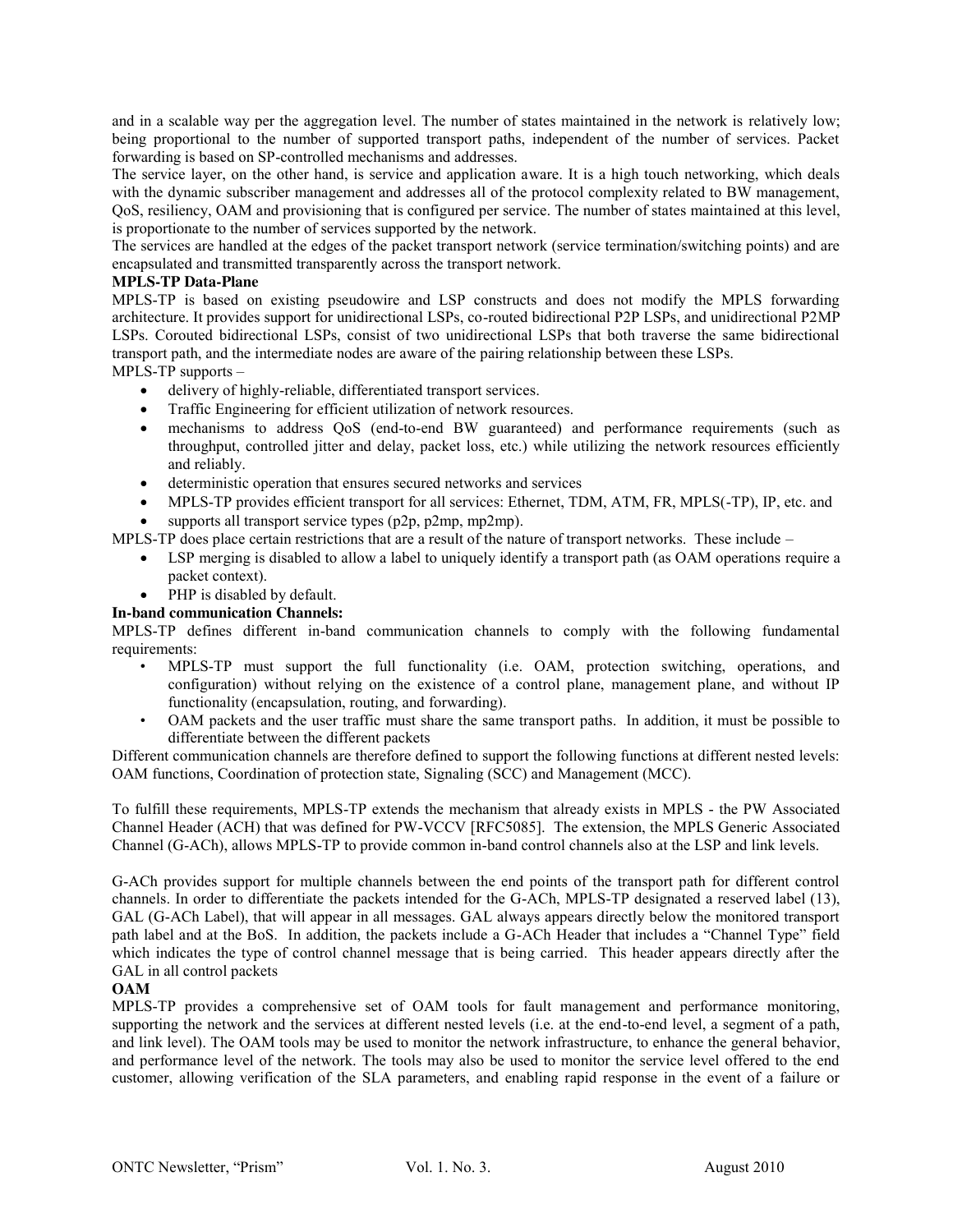service degradation. The OAM tools help reduce OPEX, minimizing the overhead of trouble shooting, and enhancing customer satisfaction which, in turn, helps to enable the delivery of high-margin premium services. All OAM messages in MPLS-TP run in-band (using the G-ACh) and share their fate with data packets.

#### *Architecture: MEPs and MIPs*

The OAM architecture is described in the OAM Framework document. The main elements of the architecture are the Maintenance Entity Group (MEG), i.e. the portion of the transport path that is being monitored or maintained, the end-points of the MEG, known as the MEPs, and the intermediate points that can be monitored, the MIPs. The OAM messages can be transmitted between the MEPs of a MEG or from a MEP to one of the MIPs (dependent upon the nature of the OAM message). MIPs, however, do not initiate any OAM message, but may send responses.

A side-effect of this last rule (i.e. that MIPs do not initiate OAM messages) is the reason for the specification of an additional OAM construct – the Path Segment Tunnel (PST). This construct allows the system to perform OAM functionality on a segment of a transport path. By configuring the PST at a segment, it allows configuring the endpoints of the segment to be the MEPs of the PST (originally they are MIPs of the end-to-end transport path) and thereby allows them to generate the needed OAM messages.

#### *OAM Tools*

MPLS-TP supports the following OAM functions:

- Continuity Check and Connectivity Verification: used to detect loss of continuity and misconnections between endpoints. To support pro-active Continuity Check and Connectivity Verification, BFD is being extended to support the requisite behavior. To support on-demand connectivity verification, LSP-Ping is being extended to comply with the requirements.
- RDI: Used by an endpoint to notify its peer that a defect has been detected on a bidirectional connection between them. BFD is being extended to include the RDI function within the Continuity Check and Connectivity Verification messages.
- Route Trace: Used to determine the route of a transport path across the MPLS-TP network. LSP-Ping is extended to comply with the requirements. A new message is being defined for this functionality.
- Data-plane loopback: this is an out-of-service message that allows testing of reachability to different points on the transport path. The intermediate points may support more than one testing point for this functionality. A new OAM message is being defined for this functionality.
- Packet Delay Measurement: used to measure the one-way or two-way delay of packet transmission between a pair of endpoints. A new message is being defined and the functionality will be based on the functionality of Y.1731. Note that a certain degree of synchronization of the time clocks of the two-ends of the transport path is needed.
- Packet Loss Measurement: Used to measure the packet-loss ratio between a pair of endpoints. A new message is being defined and the functionality will be based on the functionality of Y.1731.
- Diagnostic Tests: Used between endpoints to verify bandwidth throughput, bit errors, etc. The functionality is still under study. A new message will be defined.
- Client Fault Indication: Used to propagate a Client Fault indication to the far-end peer when alarm suppression in the client layer is not supported. A new message is defined in the PWE3 WG and will be transmitted via ACH.
- Alarm Reporting: ensures scalable operations! A server-layer (e.g. link) notifies the endpoints of its clients of a failure condition in order to allow alarms that may have been generated, as a result of this failure condition, to be suppressed. For data-plane implementation, a new message is defined. The function is supported at the control-plane and management-plane as well.
- Lock Reporting: similar to the Alarm Reporting function, this is used to suppress alarms at the MPLS-TP layer when a server-layer has been administratively locked by the operator. A new OAM message is being defined based on the functionality of Y.1731
- Lock Instruct: used by an endpoint to inform its peer endpoint that the operator has issued a lock on the MEG. A new OAM message is being defined based on the functionality of Y.1731.

#### **Survivability**

MPLS-TP supports enhanced protection switching and restoration mechanisms at different nested levels, to recover from "failed" or "degraded" transport entities and to support the most demanding services (sub-50 ms protection switching).

MPLS-TP supports different elements of control that may trigger a recovery action, these include in-band OAM fault management or performance monitoring indicating a defect or degradation condition in the network, or a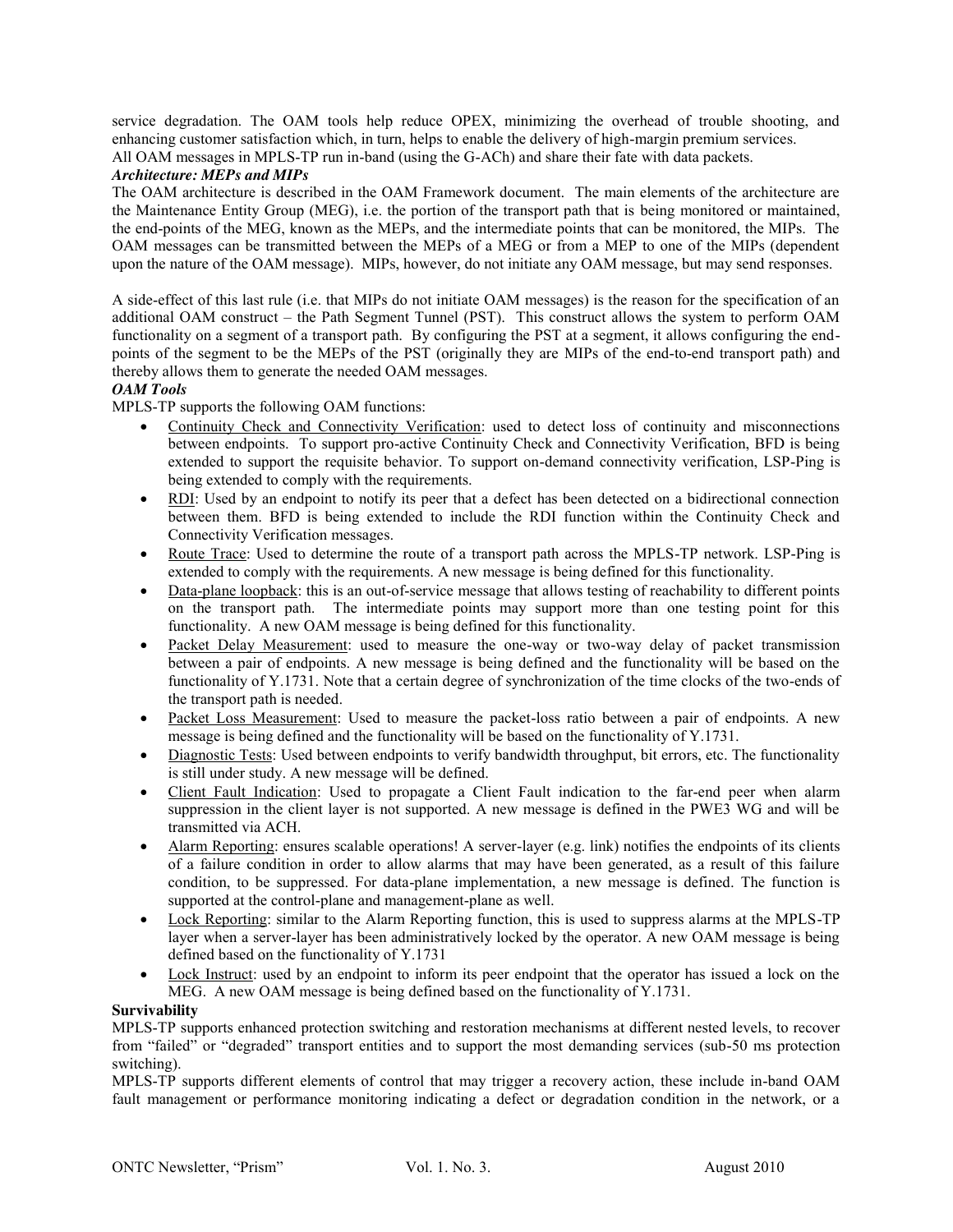indication of a physical network failure (e.g. loss of light), or manual control by the operator, or control-plane signaling (when control-plane is active).

MPLS-TP supports multiple levels of recovery. The level of recovery directly affects the service level provided to the end user in the event of a network failure (in terms of the amount of lost data and the recovery time), and there is a correlation between the level of recovery provided and the cost to the network. The different levels supported are-

- Dedicated recovery where dedicated resources are allocated to protect a working entity.
- Shared protection where the resources for the recovery entities of several services are shared. These may be shared as 1:n or m:n, etc.
- Restoration and repair where the resources are allocated only when a defect or degradation is detected.

All existing GMPLS and MPLS recovery mechanisms are applicable to MPLS-TP. It should also be possible to provision and manage the related protection entities and functions defined in MPLS and GMPLS using the management plane.

MPLS-TP supports both general mechanisms, e.g. alternate paths or bypass tunnels, and also optimized mechanisms for specific topologies, such as mesh or ring networks.

Linear protection provides rapid and simple protection switching in a mesh network. It provides a clear indication of the protection status and supports an in-band protocol to coordinate the protection state between the edges of the protection domain when needed (e.g. bi-directional protection switching).

Some Service Providers have expressed great interest in the operation of MPLS-TP in ring topologies; they require a high degree of survivability functionality in these topologies. A study, presented to the IETF, indicated that existing MPLS-TP mechanisms (including linear protection) can be operated to optimally comply with the criteria specified in the MPLS-TP requirement document [RFC5654].

#### **Provisioning and Management**

MPLS-TP supports fast and automated provisioning and management of transport paths and services that traverse either a single domain or multiple domains, preserving the look and feel to which service providers have become accustomed.

Both static OSS based and dynamic control-plane based provisioning and management are supported. Full operation of MPLS-TP networks is possible independent of the way the network is configured and managed.

The control-plane of choice for MPLS-TP is GMPLS, the unified control plane used for core tunneling technologies (such as optical switches, TDM, Ethernet, MPLS, etc.). GMPLS supports fast, efficient, dynamic, and reliable service provisioning in multi-layer and multi-technology environments.

GMPLS supports mechanisms which –

- Provide Traffic Engineering, constraint-based routing and explicit path control.
- Address QoS and performance requirements (such as throughput, delay, packet loss, etc.), while utilizing network resources efficiently and reliably.
- Provide a comprehensive set of mechanisms for protection and fast restoration, as well as graceful operations.
- Partitioning of the managed network into separate peer or hierarchical control domains. It supports logical or physical separation of the control and management planes from the data plane.

Note that GMPLS supports in-service transfer of the ownership between control and management planes. That is, if a network is provisioned using an OSS-based solution and then at a later stage, a control-plane is deployed, it is possible to transfer, in-service, the ownership of the already provisioned transport path to the control-plane.

#### **Standardization Status**

Work on the standardization is continuing in the IETF, with periodic review at ITU-T. The timetable is very aggressive, especially for IETF timetables, but is progressing close to schedule. Currently –

- Requirements documents, i.e. TP-Requirements, Network Management Requirements, and OAM Requirements, are waiting for final approval as RFC, or, in the case of TP-Requirements, published as an RFC.
- Framework documents, i.e. TP-Framework, Network Management Framework, OAM Framework, Survivability Framework, Control-plane Framework, are in final review by the WG and ITU-T prior to entering the RFC process. Additional architecture documents, i.e. data-plane and point-to-multipoint, are planned for Q310 approval.
- Associated Channel documents basic structure and the associated TLV structure are both published RFCs.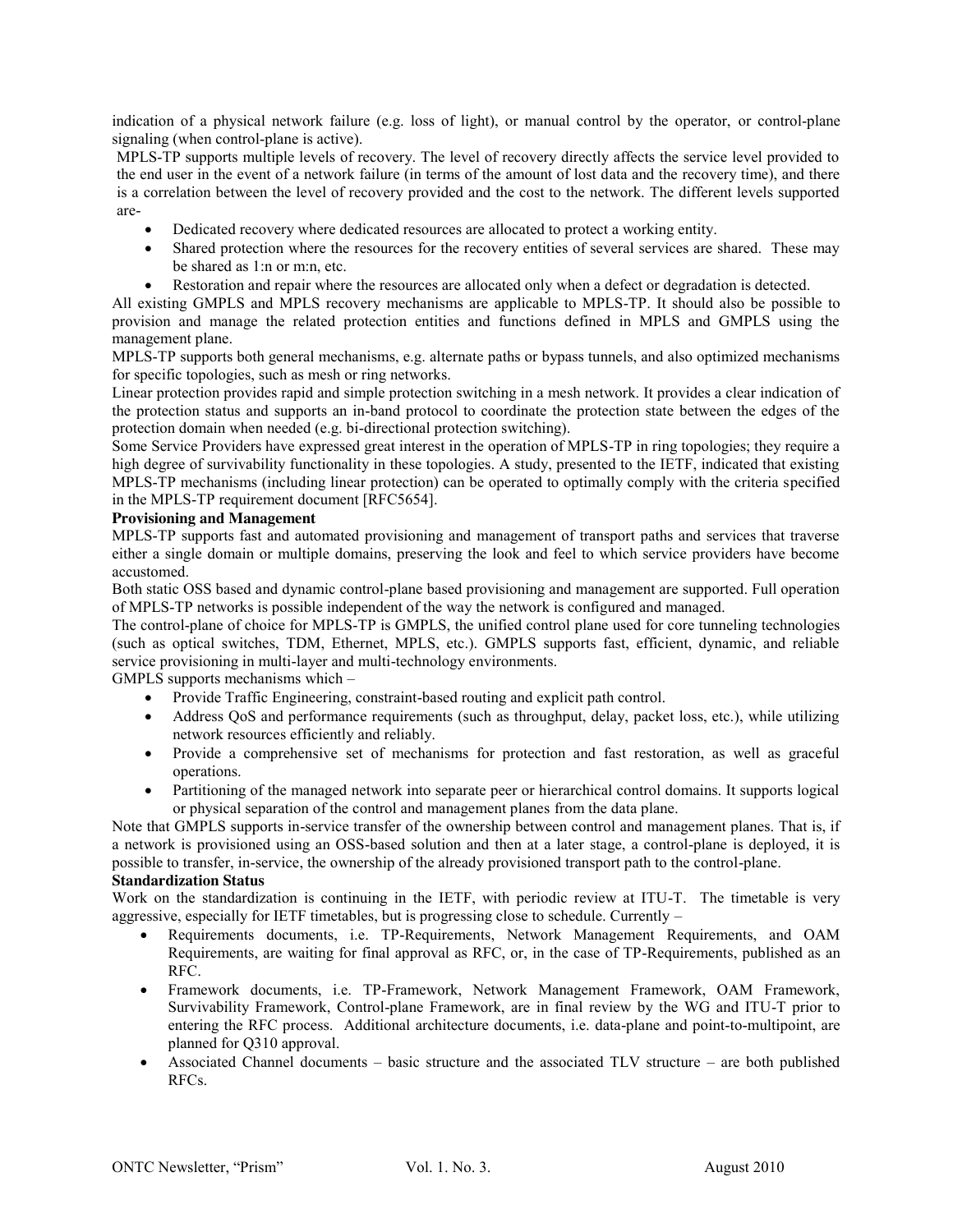- OAM tools documents are currently beginning their journey through the process, with three documents accepted as WG drafts and numerous individual drafts. The scheduled timeframe for their approval to enter the RFC queue is Q111.
- Survivability mechanisms, i.e. Linear Protection, Ring Protection, and Mesh Protection, are also starting their journey with a WG draft for linear protection and several individual drafts proposed for ring protection. The timeframe for these aims for early approval of Linear Protection in Q111and full toolset approval in Q411.

In addition to the specification effort, the ITU-T has started modeling MPLS-TP to allow it to be integrated into current transport equipment and networks. The work in the ITU-T references the work done in the IETF. **Conclusion**

After years of debate on L2 vs. L3, on the technology of choice (VLAN-XC, PBB-TE, T-MPLS, L2-MPLS), it is possible to state that Carrier Ethernet is happening and that there is a very positive ecosystem surrounding MPLS-TP, the technology of choice. Many tier-1 service providers, suppliers and chip vendors are taking an active role in the standardization effort of MPLS-TP. Service Providers have begun asking for MPLS-TP and many RFIs already include a request for MPLS-TP implementation.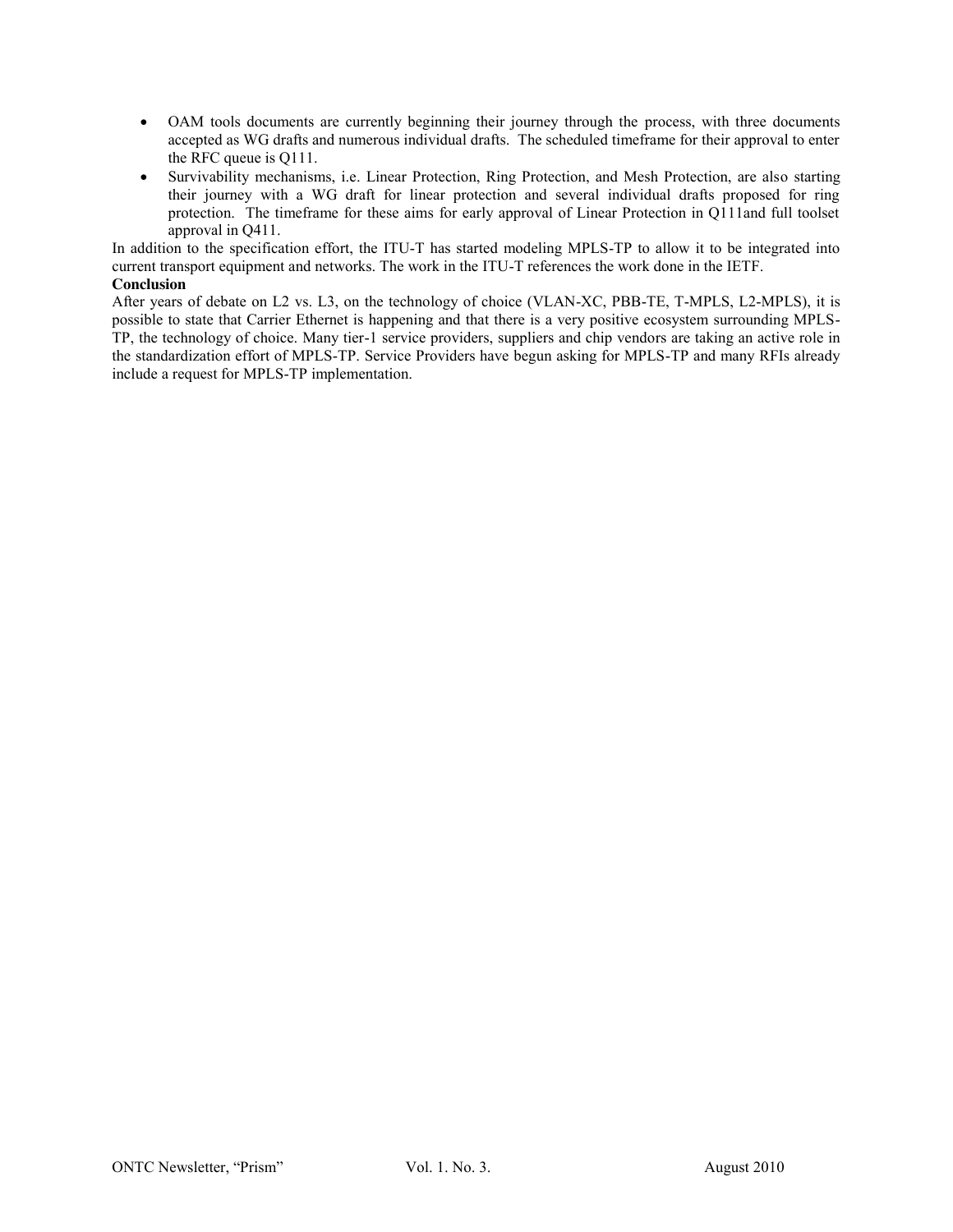### **Shortest Path Bridging: A Novel Control Plane for Ethernet**

David Allan, Peter Ashwood-Smith, Nigel Bragg, János Farkas, Don Fedyk, Mick Seaman, Paul Unbehagen

### **Introduction**

The traditional Ethernet Bridging and data link layer has served well for several decades now and forms the foundation for many protocols including the IP/MPLS suite. Furthermore, as a service layer, Ethernet provides end to end connectivity complemented by robust and fully featured OAM capabilities. What modern Ethernet deployments have been missing is a more robust control plane that is adaptable to topology changes, easy to use, aware of the full topology, and capable of using multiple equal paths. The IEEE 802.1aq Shortest Path Bridging protocol provides all of these capabilities for both traditional 802.1ad (Q-in-Q) and 802.1ah (MAC-in-MAC) encapsulation methods.

Operationally, traditional Ethernet's model has enabled a "plug-and-play" environment, which is highly valued by consumers and operators alike. This desire to maintain simplicity also led to relatively simple control planes in the form of the Spanning Tree Protocol (STP), and the later Rapid STP and Multiple STP. These protocols preserved the Ethernet data link properties by maintaining a spanning tree as the active topology with near zero configuration.

One major shortcoming of spanning trees is that they do not utilize all links in certain topologies. The resulting connectivity is less efficient for traffic that is not from or to the root of the spanning tree. Furthermore, the protocols themselves are distance vector based and use transactional exchange in lieu of a database, which may extend the convergence time of an Ethernet network. To date, this has constrained the scale and utility of pure Ethernet networks. To deploy and maintain STP, MSTP or RSTP domains at significant scale requires an in-depth knowledge of the protocols and painstaking management, which moves away from the "plug-and-play" operational model. The significant increase in data plane scaling offered by 802.1ah Provider Backbone Bridging (PBB) [\[4\]](#page-11-0) has pretty much mandated the development and specification of a new control protocol to address these issues.

The interaction of any new Ethernet control protocol with the data plane must maintain all of the key architectural properties of Ethernet specified by IEEE 802.1, and minimize changes to the technology base so that the huge body of existing work and implementations can be leveraged. A specific key requirement was to use minimum cost paths within an arbitrary mesh and not to be limited to a single shortest path between any two points.

The 802.1aq Shortest Path Bridging (SPB) [\[1\]](#page-11-1) control plane managing the B-MAC layer of the PBB encapsulation is ideally suited to building layer 2 VPNs, and truly extends the scalability of Ethernet several orders of magnitude. This is important for any service that must offer Virtual LAN segments (the MEF E-LAN [7] service); in addition to its obvious applicability in campus backbones, another use is the direct support of any-to-any (IP subnet) connectivity in LTE wireless backhaul deployments. It was also required to support the VLAN and Provider Bridge (PB) data path albeit at smaller scales, so that existing and inexpensive ASICs could also provide shortest path functionality.

A link state protocol is the state of the art in distributed routing. SPB uses the ISO standard Intermediate System to Intermediate System (IS-IS) routing protocol [\[3\].](#page-11-2) This protocol only requires modest extensions to support SPB and is referred to as ISIS-SPB. IS-IS has a long track record of large scale deployment with robust behavior, and it was felt that 1000 node or larger pure Ethernet networks were not out of the question. Early small pre-standard live deployments (see [\[6\]\)](#page-11-3) and much larger emulations bear this out.

SPB is specified as an amendment to IEEE 802.1Q [\[2\]](#page-11-4) standard and meets the backwards compatibility requirements inherent to such amendments, and hence SPB is able to interoperate with MSTP, RSTP and STP. Furthermore, SPB is equipped with the OAM specified by 802.1ag Connectivity Fault Management (CFM) [\[5\].](#page-11-5)

## **Shortest Path Bridging Principles**

Shortest Path Bridging (SPB) [\[1\]](#page-11-1) provides frame forwarding on Shortest Path Trees. The mechanism for tree construction is distributed computation, achieved by running ISIS-SPB on all bridges in a network domain, known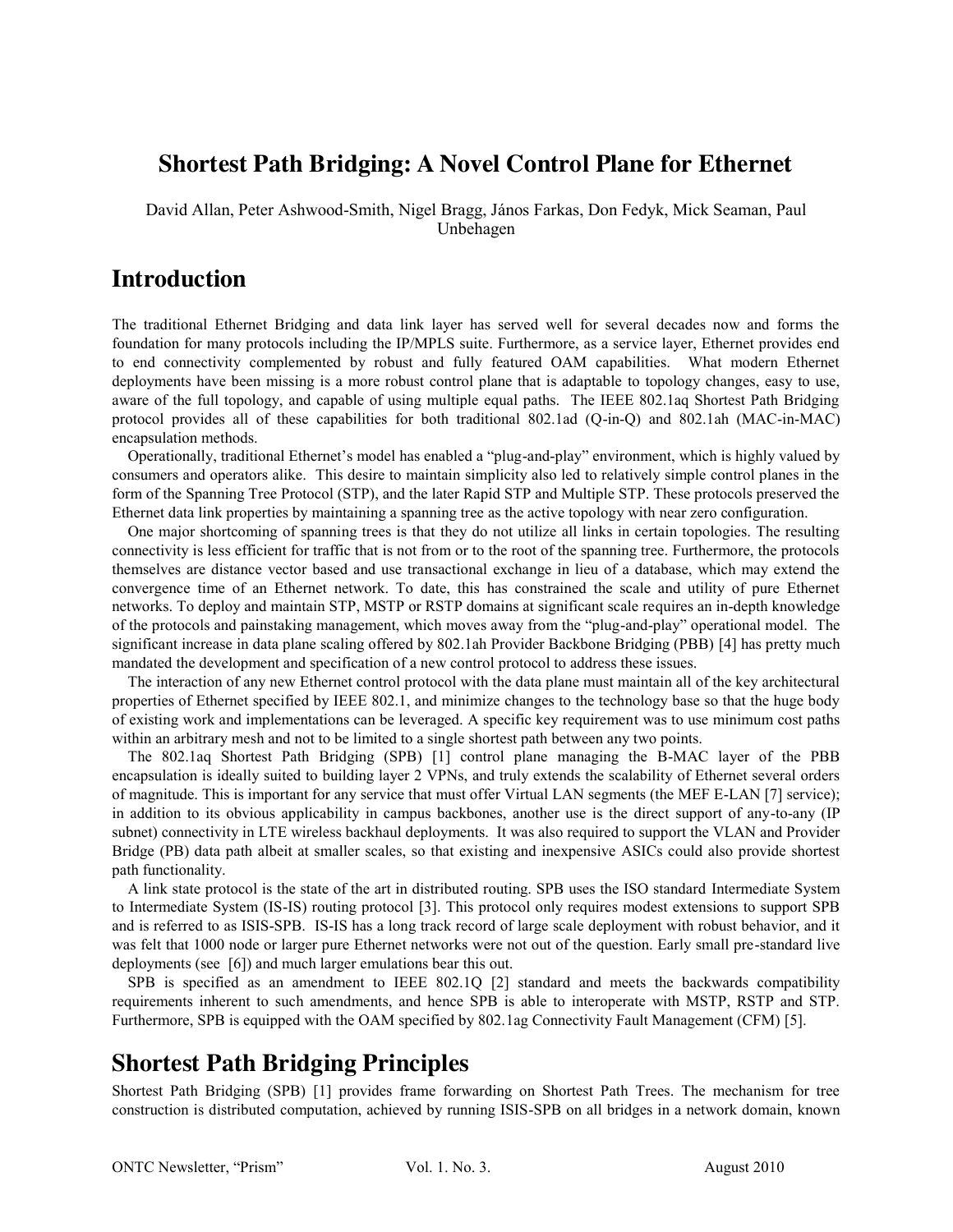as an SPT Region. An SPT Region is seen as a single bridge from outside the region. ISIS-SPB uses the standard IS-IS procedures to construct and update the link state database in each SPT Bridge. SPB extensions to IS-IS are minimal and include only the parameters (TLVs) that are strictly necessary for the link state control of a bridged network.

ISIS-SPB sets up and maintains at least one SPT for each bridge to every other bridge in an SPT Region. Each SPT Bridge roots at least one SPT and an SPT Bridge only sends frames on one of its own SPTs. Thus, SPB implements source rooted trees, which is favorable for efficient multicast forwarding and applications using it, for example broadcast IPTV.

The SPTs have to meet two congruency criteria. Forward and reverse paths must be the same between any two bridge pairs, and unicast and multicast paths have to be congruent. This is key for the support of MAC address learning, OAM fate sharing, and preserving packet ordering guarantees. Therefore, SPT Bridges have to implement an order independent (deterministic) tie-breaking extension to the algorithms used for shortest path computation. [Figure 1](#page-9-0) (below) shows this result visually for two trees (A and B). Varying the tie-breaking rules enables the generation of multiple Equal Cost Trees (ECTs) in order to implement load balancing, which is discussed later.



Figure 1 The symmetry of two Shortest Path Trees A and B: the path between A and B is the same in both trees

<span id="page-9-0"></span>Loop avoidance<sup>1</sup> is an essential criterion of an Ethernet network in order to avoid the multiplication of looped broadcast and multicast frames. 802.1aq incorporates both loop prevention and loop mitigation techniques. ISIS-SPB implements a loop prevention mechanism for multicast forwarding. Neighbor bridges exchange digests of the topology database to check whether they have the same view of the physical topology, and by inference agreement on the distance to all SPT roots. An SPT Bridge removes multicast state when the distance relative to the root of that state has crossed a threshold beyond which looping is theoretically possible. The SPT Bridge only re-installs such affected state once its peer digests re-match, and hence agreement on the distance to all roots via that peer has been re-established. Trees on which the local distance to their root is unaffected by a topology change see no interruption. Loop avoidance is re-enforced with ingress filtering. Ingress filtering mitigates loops by auditing the port of arrival

<sup>&</sup>lt;sup>1</sup> From time to time the use of TTL for loop mitigation has been suggested. IP uses TTL for loop mitigation, and for other diagnostics like trace route. Of all the techniques for loop mitigation, TTL is one of the simplest but not one of the best. The IEEE considered TTL and other techniques when specifying SPB but in the end extended the Loop prevention model of Spanning tree, by modifying the operation of the FDB when controlled by ISIS-SPB, and by adding Ingress checking. It is important to understand that while IS-IS behaves exactly as per specification, population of Multicast forwarding is gated by neighbor synchronization. Ingress checking is a stringent loop mitigation mechanism suitable for unicast and multicast which checks that a frame is received on a valid SPT from the source, by ensuring that the port of arrival is on the shortest path route to the source in the reverse direction.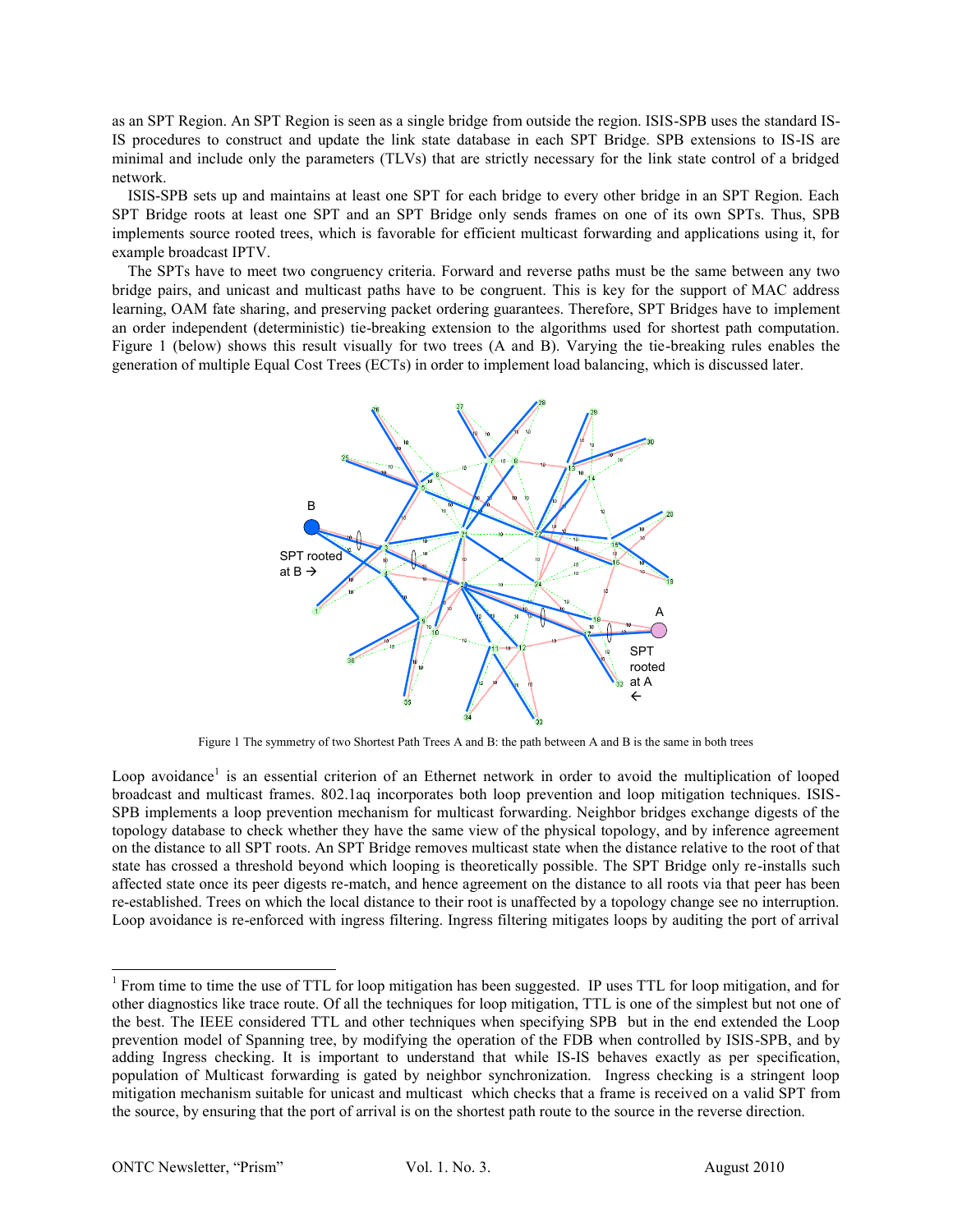of a frame, to ensure that it arrives on the port from the source SPT, and this allows relaxation of loop prevention for unicast traffic.

SPB takes advantage of the auto discovery mechanisms built into IS-IS, extending this to include service membership discovery. For this, the VIDs or PBB Service Identifiers (I-SIDs) configured on SPT Bridges are carried in ISIS-SPB TLVs. Thus, ISIS-SPB can configure frame forwarding specific to the registered services without extra discovery mechanisms. This innovation eliminates the need for signaling, and the delays associated with sequential hop-by-hop messaging,

SPB has two operating modes, distinguished by the applied SPT identification. Shortest Path Bridging VID (SPBV) uses a VID per bridge to identify each SPT, and this collective set of SPVIDs supports a VLAN. Within that VLAN, conventional "reverse path learning" is used to optimize unicast forwarding. A distinguished VID, the Base VID, is used to identify the VLAN in management operations in SPBV, and in Shortest Path Bridging MAC (SPBM) mode too.

In contrast a Backbone MAC address is used as the identifier of an SPT in SPBM, which uses the 802.1ah encapsulation. The resultant scalability makes it appropriate for larger fully managed networks. SPBM is used in a PBB network where all the B-MAC addresses are managed, and so MAC address learning from data frames is turned off. Otherwise, both modes operate along the same SPB principles and network can support either mode or both simultaneously since they are separated by Base VID. The operation of SPB will be described more in detail in [\[7\]](#page-11-6) and other publications in addition to the standard.

### **Use of Equal Cost Paths**

Shortest path forwarding results in better utilization of a mesh network. Even greater utilization can be obtained by the spreading of offered load across multiple diverse equal cost shortest paths. 802.1aq achieves this via manipulation of the criteria for selecting between equal cost paths and leveraging the ability of the Ethernet data plane to instantiate different path permutations in different VIDs. This is particularly important for Campus and Data Centre applications, where requirements for capacity and robustness are achieved by spreading load over a broad, massively connected, hierarchy of switches, exemplified by the "Fat Tree" structure.

When presented with equal cost paths, the SPB congruency properties can only be achieved when all bridges make the same path choices for each path permutation, requiring independence of the computation order, and of the network position of the computation. Each bridge has a Bridge ID, which ensures uniqueness. A PATHID is specified as the lexicographically sorted list of the Bridge IDs which the path traverses. Thus, all nodes implementing the same logic choose the same path from the multiple options (for example the one having the lowest PATHID). By using a set of globally defined transformations of the Bridge ID prior to sorting, different paths are selected. Since Priority is numerically the most significant part of the Bridge ID, the masking of bridge priority results in a different sort order when different priorities are used. 802.1aq specifies 16 Bridge ID priority transforms and makes possible the application of further tie breaking methods to choose from the nearly infinite set of other possible permutations.

The initial 16 equal cost trees have unique properties. Firstly, the path congruence property means that 802.1aq actually supports equal cost routing for multicast and broadcast traffic. Secondly, since assignment of traffic to a path is done at the ingress to the 802.1aq network, the operator has the ability to forgo random assignment and place the traffic based on estimates of utilization, which can be considered a very lightweight form of traffic engineering. For example, all traffic, both unicast and multicast, for one subnet in a Data Center can be constrained to one set of shortest paths, while traffic for a different subnet can be constrained to a second.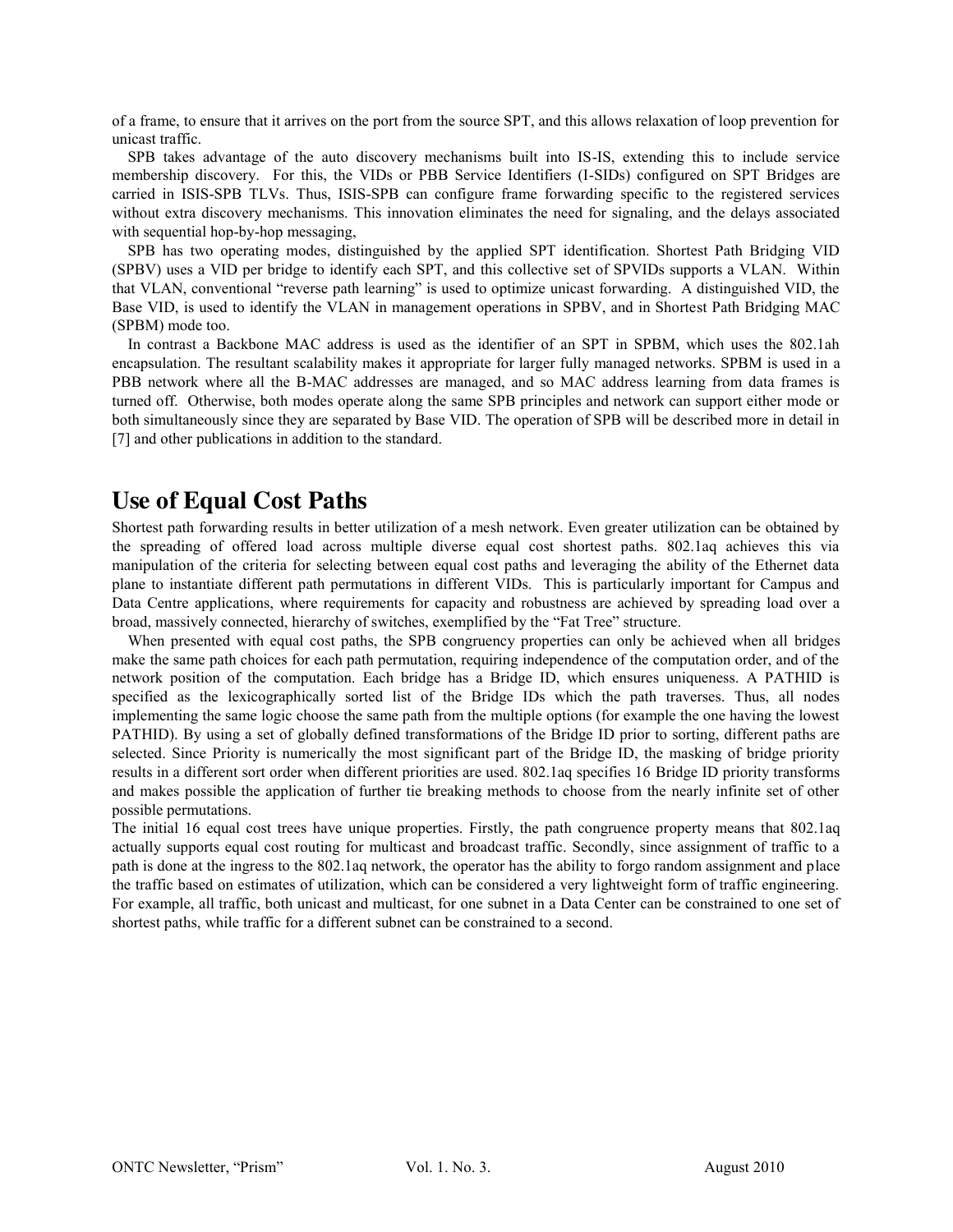

<span id="page-11-7"></span>Figure 2 802.1aq Network Emulation view of all 16 Shortest Paths between a pair of nodes. Operator can select any of them per service.

In order to foster continued exploration in this area of 802.1aq traffic placement a framework has been created to allow future extensions to the Equal Cost modes. Research is already demonstrating techniques for even greater mesh utilization and controllability.

[Figure 2](#page-11-7) above, gives a concrete visual representation of 802.1aq's multi path routing features. Shown are all 16 individual shortest paths superimposed on the network between a given pair of nodes (1 and 20). The distribution compares favorably with the hop by hop hashed-based approaches of IP ECMP, however, unlike ECMP, 802.1aq permits per service assignment by the network operator. In addition to tuning load by adjusting service to route assignment, the operator can also 'tweak' the ECT behaviors giving a high degree of traffic control without resorting to full Traffic Engineering (TE) protocols.

### **In Conclusion**

Over the past several years Ethernet has accreted significantly enhanced functionality, measurability and scalability, which have simply awaited the right control plane to be unleashed. The 802.1aq project is defining that control plane, which will bring unprecedented scale, resiliency and efficiency to Ethernet networking. In essence 802.1aq is the application of sophisticated routing algorithms to commodity technology. The result will set new benchmarks in price, performance and operational simplicity.

#### **REFERENCES**

- <span id="page-11-1"></span>[1] IEEE Std. 802.1aq D3.0, "IEEE Draft Standard for Local and Metropolitan Area Networks: Virtual Bridged Local Area Networks – Amendment 9: Shortest Path Bridging," June 2010.
- <span id="page-11-4"></span>[2] IEEE Std. 802.1Q, "IEEE Standard for Local and Metropolitan Area Networks: Virtual Bridged Local Area Networks," 2005.
- <span id="page-11-2"></span>[3] ISO/IEC 10589, Information Technology – Telecommunications and Information Exchange Between Systems – Intermediate System to Intermediate System Intra-Domain Routing Information Exchange Protocol for Use in Conjunction with the Protocol for Providing the Connectionless- Mode Network Service (ISO 8473)," 2nd ed., 2002.
- <span id="page-11-0"></span>[4] IEEE Std. 802.1ah, "IEEE Standard for Local and Metropolitan Area Networks: Virtual Bridged Local Area Networks – Amendment 6: Provider Backbone Bridging," November 2007.
- <span id="page-11-5"></span>[5] IEEE Std. 802.1ag, "IEEE Standard for Local and Metropolitan Area Networks: Virtual Bridged Local Area Networks – Amendment 5: Connectivity Fault Management," December 2007.
- <span id="page-11-3"></span>[6] D. Allan, P. Ashwood-Smith, N. Bragg and D. Fedyk, "Provider Link State Bridging," IEEE Communications Magazine, September 2008.
- <span id="page-11-6"></span>[7] D. Allan, P. Ashwood-Smith, N. Bragg , J. Farkas, D. Fedyk, M.Ouellete, M. Seaman, P. Unbehagen " Shortest Path Bridging: Efficient Control of Larger Ethernet Networks," IEEE Communications Magazine, October 2010.
- [8] Metro Ethernet Forum, MEF D00057\_006, Ethernet Services Definitions Phase 2, Approved Draft 6, February 2008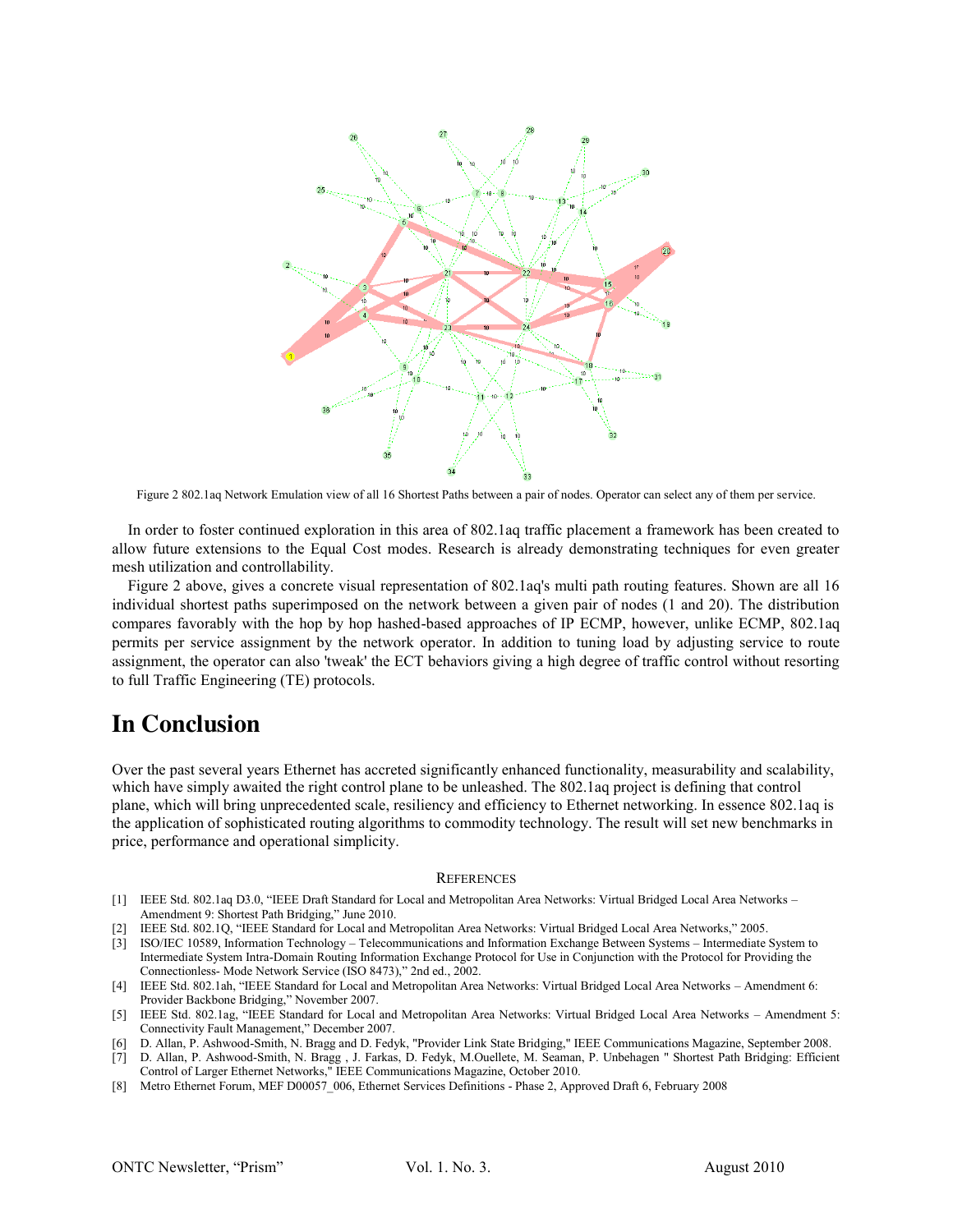DAVID ALLAN (david.i.allan@ericsson.com) is Sr. program manager for standards and strategy at Ericsson, and a former distinguished member of technical staff at Nortel. He has been active in data telecommunications standards for the past 15 years including WG chair roles in the Broadband Forum and IETF. He has been active for over 25 years as an architect, design engineer, and developer of real-time systems in diverse areas of technology ranging from process control and avionics to financial transaction processing. His current role at Ericsson is focused on carrier infrastructure based on MPLS and Ethernet. He has a B.Eng. (1978) from Carleton University in Ottawa.

PETER ASHWOOD-SMITH (peter.ashwoodsmith@huawei.com) is a Huawei Fellow with B.S and M.S. degrees in computer science from the University of Toronto. He has worked on the design, standardization, implementation, deployment, and support of many modern routing protocols (e.g., early label switched networks including ATM, MPLS, and GMPLS). He has approximately 30 networking related patents. His interests and research are now tending in the direction of computation-based/non-label-switched protocols.

NIGEL BRAGG (nbragg@ciena.com) has degrees from Trinity College, Cambridge, and Southampton University. He has spent 20 years in the telecommunications industry, including 13 years with Nortel. For the last seven years he has focused on carrier packet transport, and is a coinventor of PBT and PLSB. He has recently joined Ciena.

JÁNOS FARKAS (janos.farkas@ericsson.com) is a research engineer at Ericsson Research since 1999. He is an active contributor to the IEEE 802.1aq Shortest Path Bridging project. He has focused on carrier transport networks based on Ethernet in the past few years. His former research activities include IP QoS solutions for mobile access networks and network traffic management. He has 18 patent applications and 12 research papers in the area of telecommunications networks. He has a Master's degree in electrical engineering from the Budapest University of Technology and Economics

DON FEDYK (Donald.Fedyk@alcatel-lucent.com) Don is currently the Editor of the Shortest Path Bridging project (IEEE 802.1aq). Don is an inventor on approximately 20 communications related patents and holds B.S. and M.S. degrees in Electrical Engineering from the University of Waterloo, Ontario, Canada.

MICK SEAMAN (mickseaman@sbcglobal.net) is an independent consultant working on protocols and operational methods for Ethernet deployment in public and mission critical networks. Mick has led the design, implementation, and standardization of routing and bridging switches since the mid 1980's – at DEC, 3Com (VP & CTO Enterprise Systems Business Unit, 1996-99), and Telseon (Founder, EVP & CTO) – and holds more than 20 patents in the field of switching system and protocol design. Mick chaired the IEEE 802.1 Interworking (1986–2007) and Security (2004–2010) Task Groups and was responsible for the IEEE 802.1D, 802.1Q, 802.1X, and 802.1AE standards. Mick has a Master's Degree in Physics from Cambridge University.

PAUL UNBEHAGEN (paul.unbehagen@alcatel-lucent.com) is an active contributor to the IEEE 802.1 WG and the IETF. He has participated in several IETF WGs to include IS-IS, BGP, L2VPN, and IPVPNs and is currently the editor of the IP/SPB IETF draft. He has numerous patents in communication protocols such as IS-IS and BGP. Paul has also had a diverse background working in a vendor but also on live networks at a Tier 1 Service Provider, an ASP, U.S. Military as well as a few startups. Paul thus has 15 years of deployment, operational, network design and architectural experience in live networks ranging from Enterprise to Carrier. Paul has a B.S in CIS and a B.S. in BA from NC Wesleyan College.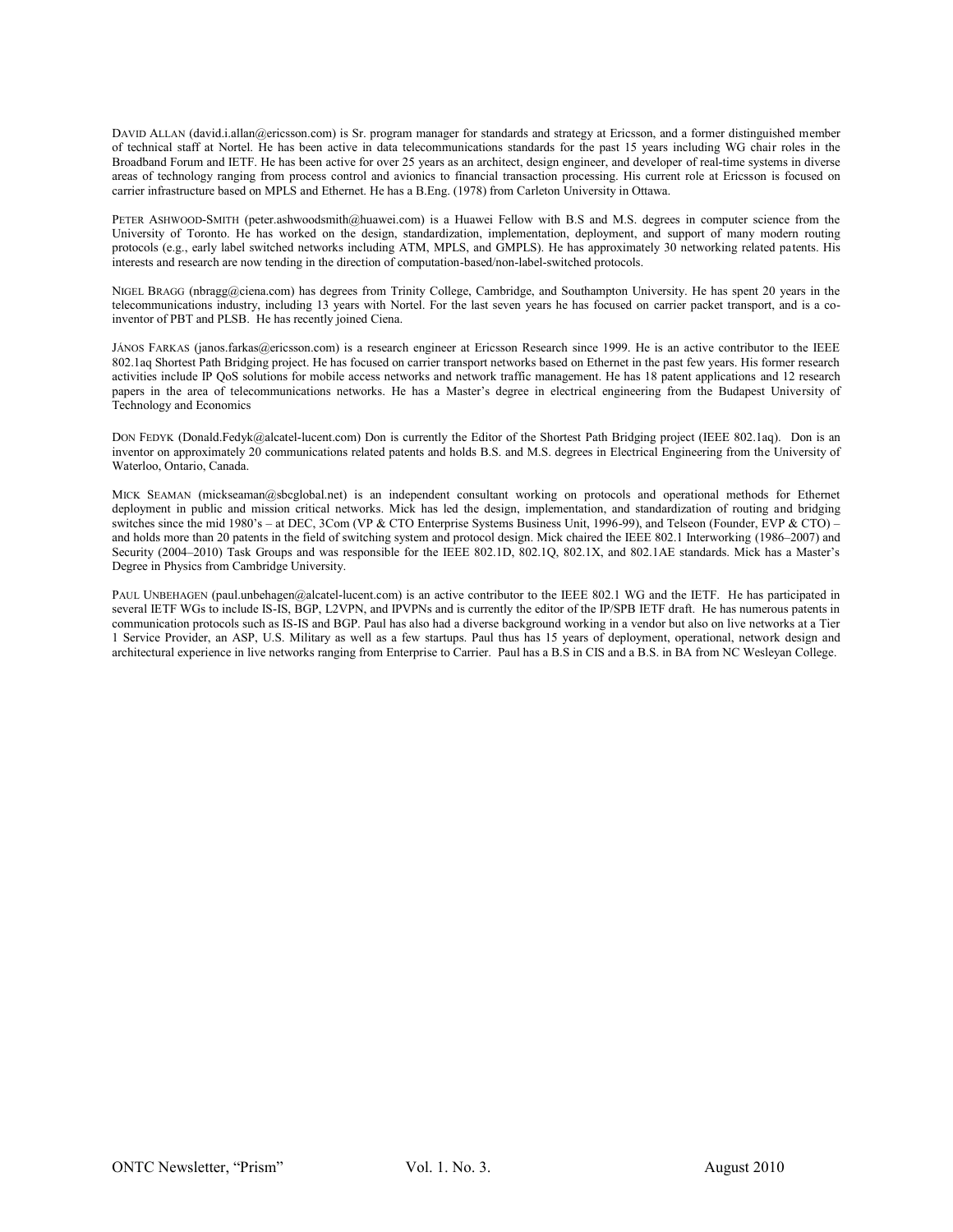# Offloading Excess IP Traffic with Optical Bypass – A Simple Capacity Upgrade, or More?

Mohit Chamania, Admela Jukan, TU Braunschweig, Germany Oscar Gonzales de Dios, Javier Jimenez Chico, Telefonica, Spain

The coming years are bound to a huge traffic growth expected in the metro and the backbone networks due to the widespread deployment of fixed and mobile broadband access networks coupled with growth in new services, such as HD and ultra HD video. Given this scenario, the network operators are considerably concerned about the scalability of the IP based network architectures. The cost of the network depends on the line rates used in the infrastructure, and a continuous data increase (and consequently cost) coupled with the traditional flat-rate pricing models for end-users would soon affect operator margins, which could eventually impact the end-users in the form of an Internet access prices increase. In order to drive down network costs, a dynamically reconfigurable optical network presents an excellent alternative due to the fact that the cost of optical switching is independent of the traffic rate of the transported signals. However, as optical technologies currently lack the flexibility provided by IP routers in handling traffic, it is clear that the next generation of high speed networks will not be all-optical and will, in all likelihood, will follow a "IP-over-optical" networking paradigm.

While various IP-over-optical architectures have been extensively studied in research, the real practice lags far behind. Instead of fancy multi-layer optimization solutions for IP networks, broadly addressed in the research community under the umbrella of Multi-layer Traffic and Network Engineering, network providers prefer extreme over-provisioning paradigms with up to 70% headroom in IP links. In a typical carrier network, whenever the IP traffic exceeds a nominal threshold, the capacity of IP links is upgraded so that the link utilization at peak network loads is limited to about 30%-40% of the link capacity or less. Given that traffic increases steadily with time, frequent network planning exercises (approx. every six months) upgrade the port sizes in the IP network to make it future-proof, and the granular nature of available capacities of these ports (1G , 10G , 40G) ensure that IP links have significant headroom. These practices are targeted to facilitate smooth and stable operation in networks, which is the core objective for operation in commercial networks. However, it is clear that the volume of traffic in the future will render traditional over-provisioning practices ineffective, and new paradigms are required to support IP traffic offloading of peak traffic.

When designing multi-layer traffic engineering and network engineering methods for efficient operation in carrier networks, what most research proposals do not consider is the existence of a legacy IP/MPLS infrastructure which is the fundamental enabler for almost all of the operator's services including fixed internet, triple play, mobile internet and L2/L3 corporate services. Frequent changes in the IP/MPLS topology and operation are not desired as they not only impact the schedule and frequency of network planning exercises in the legacy network, but also trigger significant reconfigurations in legacy management systems. These are the important reasons why IP link capacity is exclusively upgraded by simply added the capacity to the existing link. Other reasons are perhaps rather operational, and go back to the traditional organizational separation of "IP" and "transport networks" telco's business units.

So what is the right way to go when scaling up the capacity of the IP network in the future? In other words, what is the evolutionary "IP-over-optical" approach for excess IP traffic offloading, given the requirements on stability of legacy network systems?. To maintain the stability of the legacy system, we propose *optical bypasses* to be used in the IP layer which are hidden from the legacy IP/MPLS routing services. By optical, we mean any underlying transport technology capable of setting up circuits between a pair of IP routers based on optical WDM transmission, such as carrier grade Ethernet or OTN. Bypasses are different from "new IP links" which would be created in a virtual topology design and network planning phase, because they do not affect the legacy IP routing although they are dynamically setup to offload the IP traffic. In this architecture, dynamic circuits are temporarily used to bypass traffic across congested links or routers in the network.

But, how this can be realized? Where do we setup a bypass in the network? How do we simply "add a new port" on a router? We do not have answers to all the questions but we can speculate.

First and foremost, these optical circuits must ensure that the IP network routing remains stable, which means although they are setup and used by the IP flows, they are not advertised in the IP layer, and effectively "hidden" from the IP routing service. The packets redirected to these bypasses must not experience any change in routing, and should remain fully unaware of the existence of the bypass. Therefore, the bypass has to be established between a pair of routers along the original route. For instance if the original route of a packet flow is Frankfurt-Barcelona-Madrid, the bypass can be setup between Frankfurt and Madrid, so when the packets arrive in Madrid they remain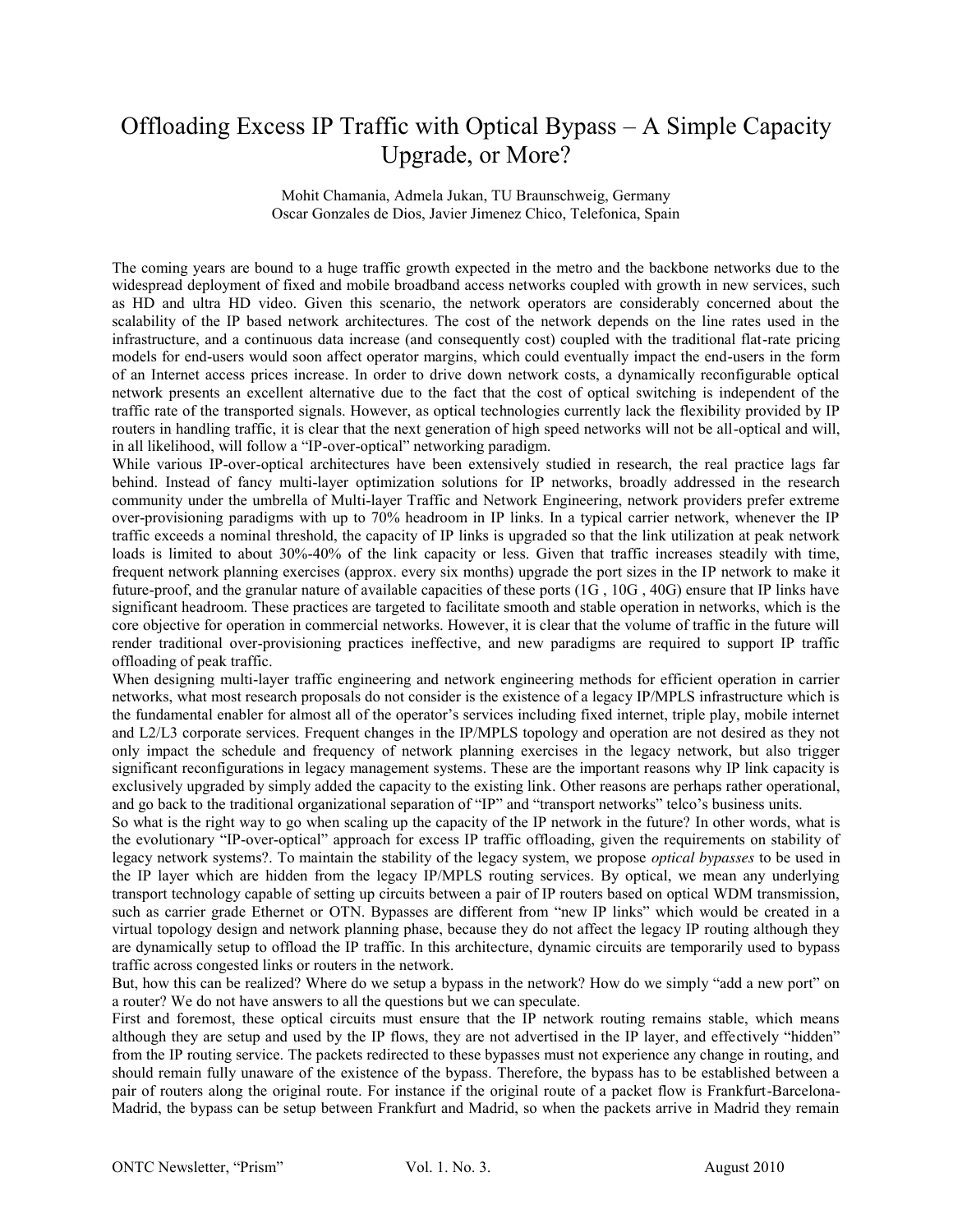unaware of their past hops, as IP packets are routed based on destinations. Hence, if the optical circuits are to keep the IP routing stable, they have to be constrained to bypass traffic between IP routers along the original routing path from a router upstream of the congested site to a router downstream.

Second, by not advertising optical bypasses as new links in the IP network, we ensure that IP/MPLS routing reconvergence is not required, and resulting large scale routing modifications are avoided. In this way, we also ensure that no other segments in the network observe increase in traffic thus guaranteeing temporal network stability. In order to re-route flows onto optical bypasses, only minor forwarding modifications are required at the source router, which can either be facilitated by tagging appropriate traffic flows at the IP layer using VLANS, or by using SDN based switches such as OpenFlow to divert the traffic onto an optical bypass. However, how the flows are identified to be diverted onto bypasses and also whether the setup of a circuit used for IP traffic outside from the IP routing service will receive a wide acceptance in the IP network community, remains an open question.

We believe that the usage of optical bypass for IP traffic offloading when applied in conjunction with technologies where circuit capacity on the port can be changed on demand, the overall performance is expected to be close to optimal, especially when the traffic demand is predictable. Example of such a technology is carrier-grade Ethernet, where a high capacity interface of 100Gb/s can be dynamically partitioned into circuit and packet switched ports. With the proposed approach, existing IP/MPLS infrastructure is not substituted by other switching nodes (e.g. OTN, MPLS-TP, etc), but it is complemented by them. This approach ensures a stable operator service provisioning and the scalability of IP network. In this way, potential IP scalability problems generated by full meshed IP topologies with hundreds or thousands of adjacencies are gracefully avoided. In particular, by balancing the network load between IP/MPLS and a dynamically switched optical network, the proposed architecture does not eliminate current IP/MPLS routers while significantly reducing the required investments for new transit network resources.

From the network architecture perspective, the optical bypass technique, when applied in the access and metro networks, exploits the hierarchical architecture of the legacy network, where multiple operator`s POPs (Point of Presence) are connected to a transit IP router, and similarly multiple transit routers are then in-turn connected to the core IP router. Even with the significant rise in P2P traffic, a large percentage of traffic from the POP is destined to and beyond the core router. Eliminating transit nodes in such a scenario is also not efficient as it leads to inefficient traffic grooming onto a circuit. Here, when large traffic volumes are observed at POPs, an optical bypass can be established from the access POP to the core router, thus relieving load on the transit router. Note here that traffic destined from the said access POP to other POPs belonging to the same parent transit router are not bypassed thus ensuring load on the core router-transit router link does not increase. In summary, the application of this technique can significantly reduce the IP processing capability required at the IP transit nodes, but it solves the potential scalability and stability concerns at the IP control plane that other offloading approaches often neglect.

**Mohit Chamania** is currently pursuing his PhD at the Technische Universität Carolo-Wilhelmina zu Braunschweig, Germany. His research interests include inter-domain routing, Ethernet and Optical technologies.

**Admela Jukan** is a Chair Professor of Electrical and Computer Engineering at the Technische Universität Carolo-Wilhelmina zu Braunschweig. Her research interest is in optical networking, broadband wireless and wireline access networks, and network control and management platform design.

**Óscar González de Dios** joined Telefónica I+D in 2000. In 2005 he joined the Advanced Network Planning department in Telefónica I+D, where he has been working in the analysis and performance evaluation of optical networks. He has participated several R&D European projects, like IST NOBEL (I and II), e- Photon/One+, BONE and AGAVE. He has coordinated the CELTIC project BANITS 2. He has also worked in several internal projects for the Telefonica group regarding optical network planning and optical network analysis.

**Javier Jiménez** joined Telefónica I+D in 2003, being involved since then in the Network Management, Innovation Strategy and Core Networks and Protocols departments. He joined in 2007 the New Network technologies division, where he has been involved in Future Internet projects such as IST 4WARD or IST GEYSERS, and CELTIC 100GET.es project on 100Gbps Optical Carrier Ethernet, as well internal projects related to the integration and coordination of IP and Optical transport technologies.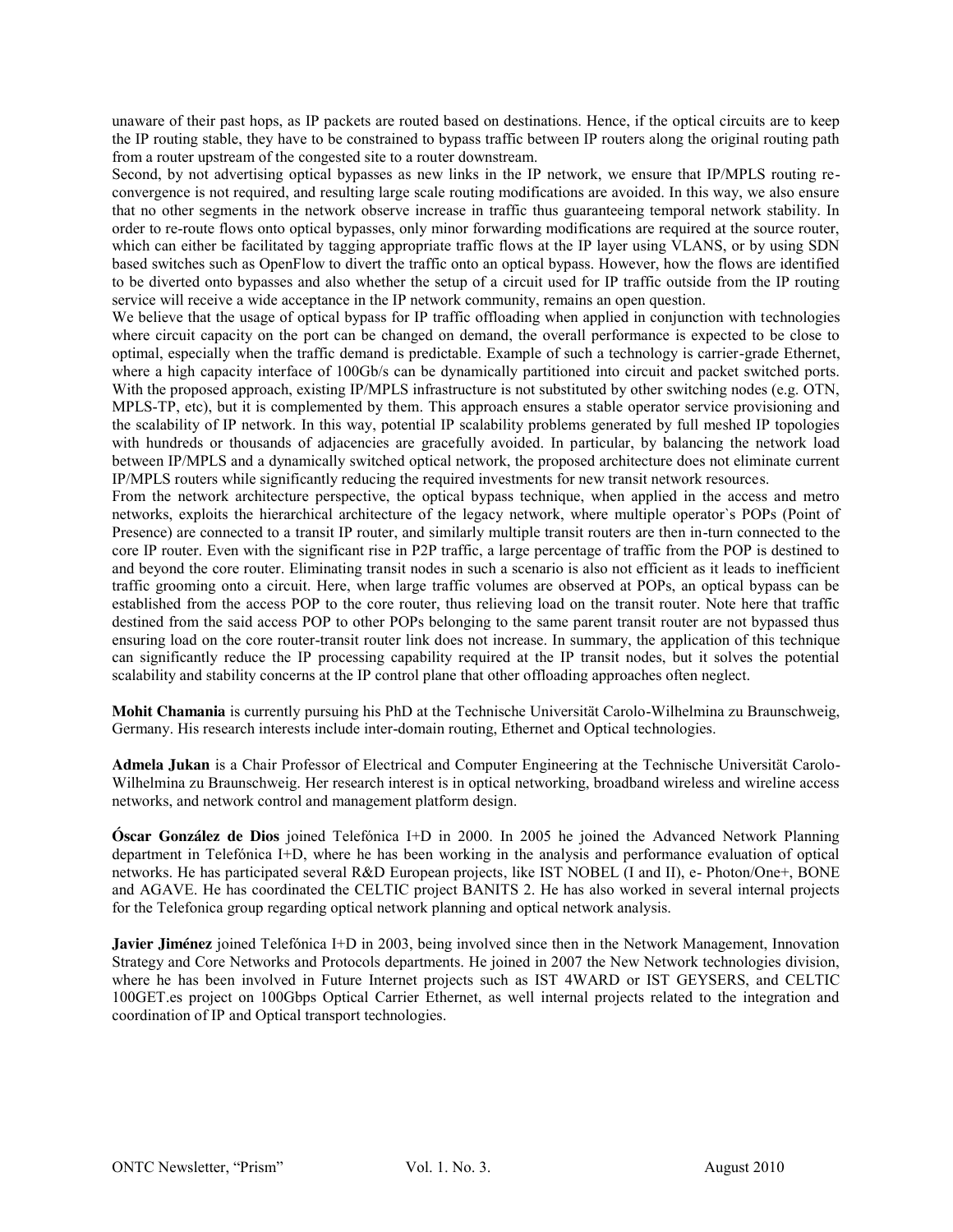#### About PRISM (*[www.ontc-prism.org](http://www.ontc-prism.org/)*)

**Aim**: To disseminate relevant content pertaining to optical networking and related growth areas across industry and academia. To promote the growth of optical networking activity by creation of a unified knowledge base. To create a communication bridge between industry and academia in terms of research frontiers and complementary strategies for future growth.

**Scope**: The optical networking community stands at a point where its potential is not fully realized. The bandwidth offered by the fiber at price points that currently prevail is a fantastic business case for Internet services for providers the world over. Optical networking has transcended itself from a point-to-point communication service to a WDM based multi-point granular networking hierarchy. This journey was made possible through successful and important innovations in the optics and networking domain, bringing together a rich technology set for deployment in telecommunication networks. It would be fair to say that without optical networking, the scope of the Internet would not reach its global scale that it has presently reached. In the future, optical networking has the potential to impact the telecom world through new innovations in architecture, protocol and devices that would lead to new service offerings impacting human lives. Amongst these futuristic offerings are cloud computing, energy efficient systems, data-centers, 100 Gigabit Ethernet, WDM PON, multi-point communication systems, sub-wavelength grooming and transparent ROADM-based services. It is clear, and especially pronounced in Asia and parts of Europe that optical networking will play a very important role in the design of future networks. Whether it is the GENI project in the US or the Akari in Japan – optical networking finds a clear way into technological offerings for the future of the telecommunication industry. From a historical perspective, optical networking has offered significantly to the telecom industry – we distinctly note that after the telecommunication bubble burst, it was the area of metropolitan networks that led to the re-bounce of telecommunications the world over. It is always important to highlight such historical perspectives from industry leaders and pioneers to bring the optical community closer. We continue to exploit the latest advances in this area of telecommunications – delving on the research and development of optical networking solutions.

The scope of the newsletter is as follows:

- A forum that brings the optical networking community together, through leadership articles in technology and research.
- Bring to the fore issues that both industry and academia are working on, with the focus of being able to minimize this gap through interaction via the newsletter forum.
- Highlight important events related to the area of optical networking, in particular focus on consortiums, projects, awards, seminal breakthroughs, standards and industry related information.
- Research: Focus on research issues pertaining to optical networking. Showcase key growth areas (like data centers, metro ROADMs, 100GE, etc.).
- Consortiums and Projects: Focus on consortiums and projects relevant to optical networking, in which the primary entities are research focused (non-profit groups like universities etc.)
- Developing Economies: Focus on emerging economies and the networks there.
- Standardization activity: The newsletter will periodically discuss standard related activities especially when new drafts are circulated or a standard in form of an MSA is accepted. A standard pioneer will be invited to write about the standard. Our focus will be on the IEEE 802 working group, the ITU groups and FSAN groups in terms of coverage.
- Industry information: latest *technical* happenings will be reported from the industry. These will be critically based on demonstrations at international tradeshows such as OFC, ECOC and World Broadband Forum. Care will be taken not to report any company specific information and ensure vendor neutrality in the newsletter.
- Service provider focus: Since a key consumption point of our industry are service providers, it is most important to focus a section of the newsletter on them. We will in every newsletter focus on the latest happenings in the provider space – whether it is adoption of new technologies or new deployments or even network designs, we will cover these through neutral writings. In particular, we will ensure that no names are taken in the coverage, making it generic – for example, "a select provider in the North America has decided to deploy ROADM technology using WSS cross-connects [source]..".
- Periodically create a roadmap of technologies in different domains pertaining to optical networking. The roadmap would be a team effort by multiple experts in association with the editor.
- Optical Networking is Fun (ONiF): a section devoted to humor in optical networking puzzles, crosswords and "did you know" for after-hours research.

Submit your article as a .pdf file to [submissions@ontc-prism.org.](mailto:submissions@ontc-prism.org) Note that you must have a covering note that descibes the nature of the article from one of the above scope keywords. **The scope keywords are: consortiums, projects, growth areas, emerging economies, Standardization activity, Industry information, Service provider focus, roadmap of technologies and Optical Networking is Fun.**

Note to prospective authors: ONTC Prism follows strict policies mandated by the IEEE Code of Ethics. We will strongly enforce plagiarism and self-plagiarism as a review criteria. For more information visi[t:http://www.ieee.org/web/publications/rights/ID\\_Plagiarism.html.](http://www.ieee.org/web/publications/rights/ID_Plagiarism.html)